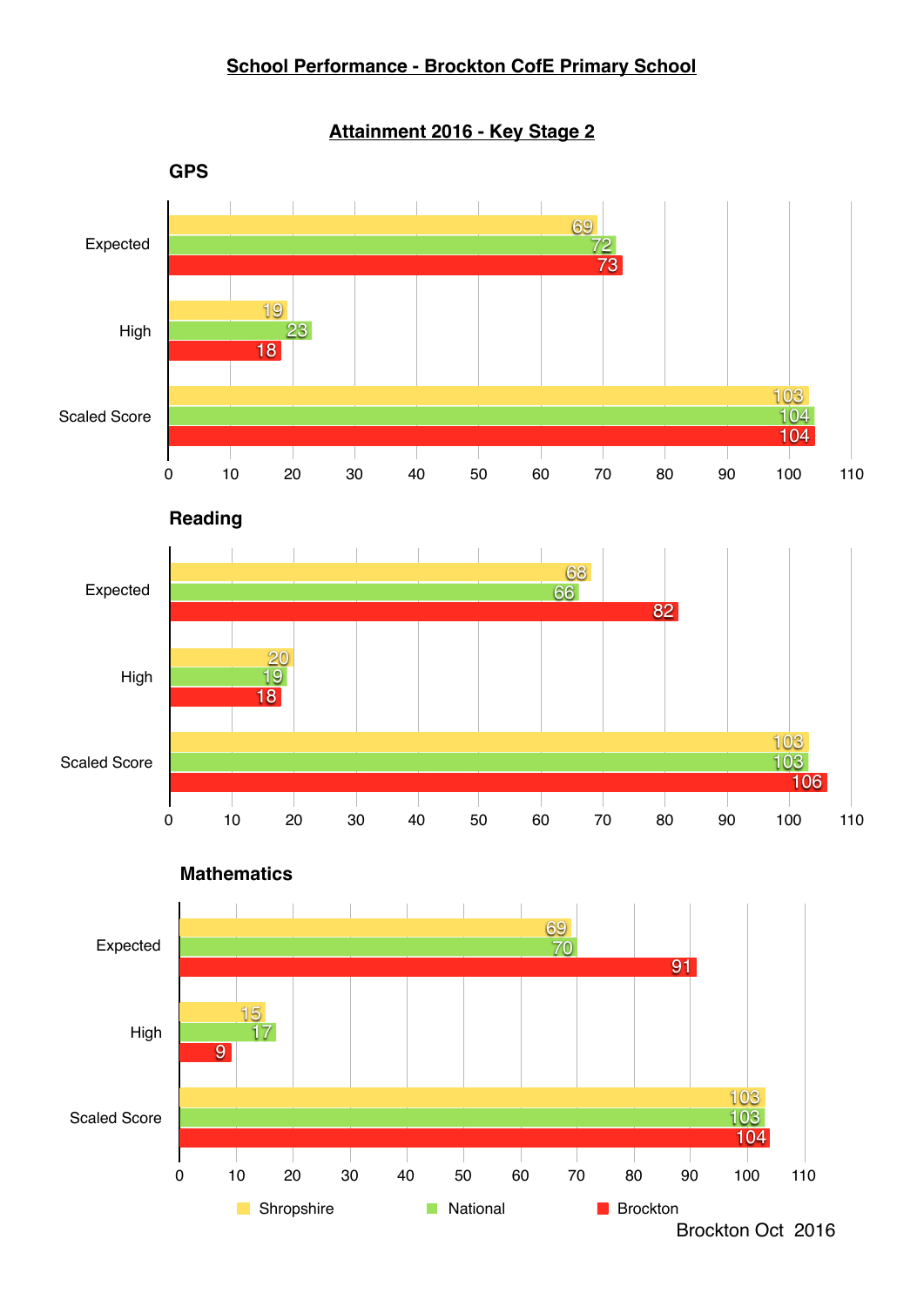

\*This is based on teacher assessment

#### **Reading, Writing, Maths**

The proportion of learners achieving the expected standard (or above) in each subject (RWM)

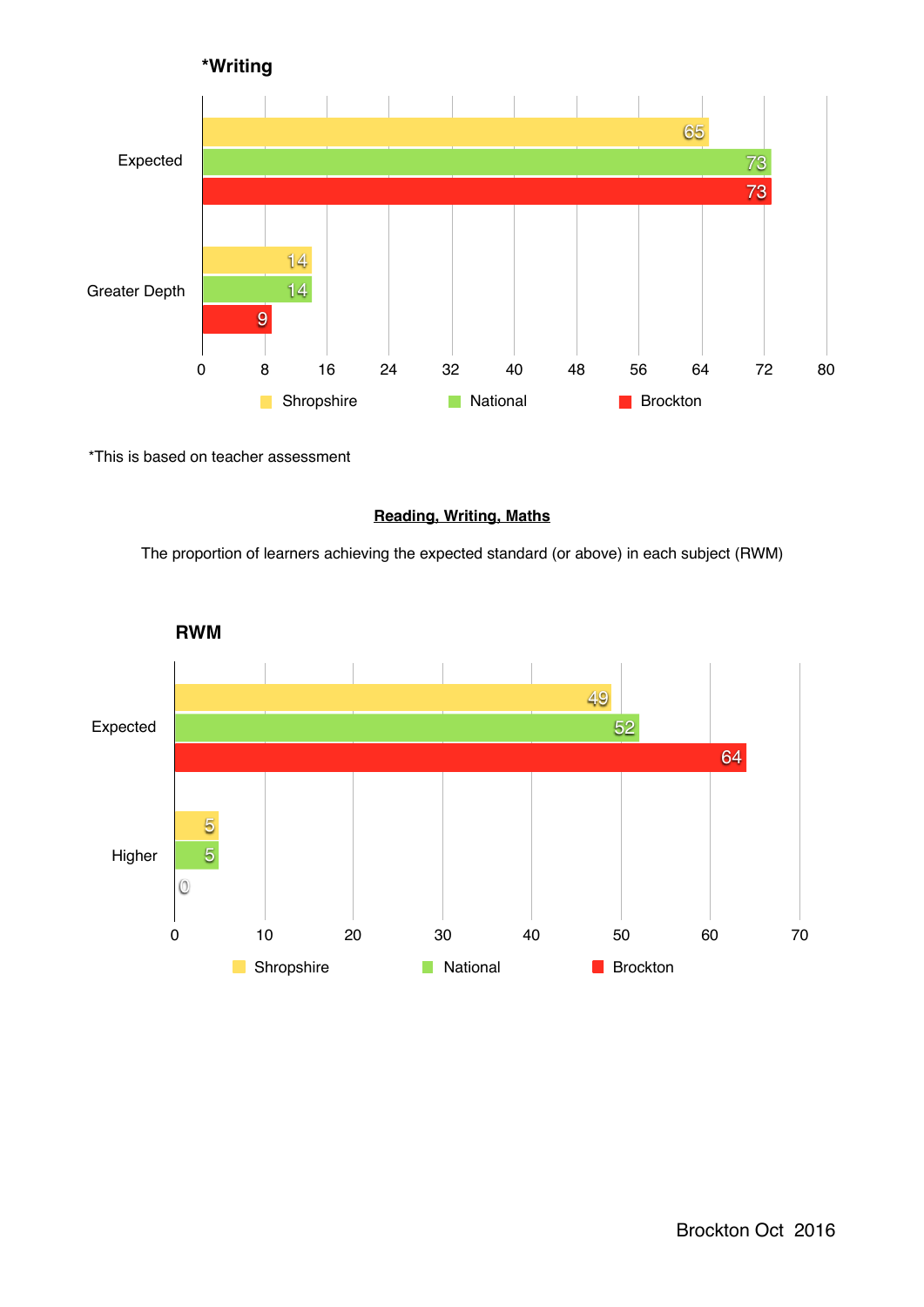#### **Progress**

The following charts indicate the level of progress made by the cohort. A figure around 0 (zero) is expected progress, negative numbers indicate less than expected progress and positive figures more than expected progress.

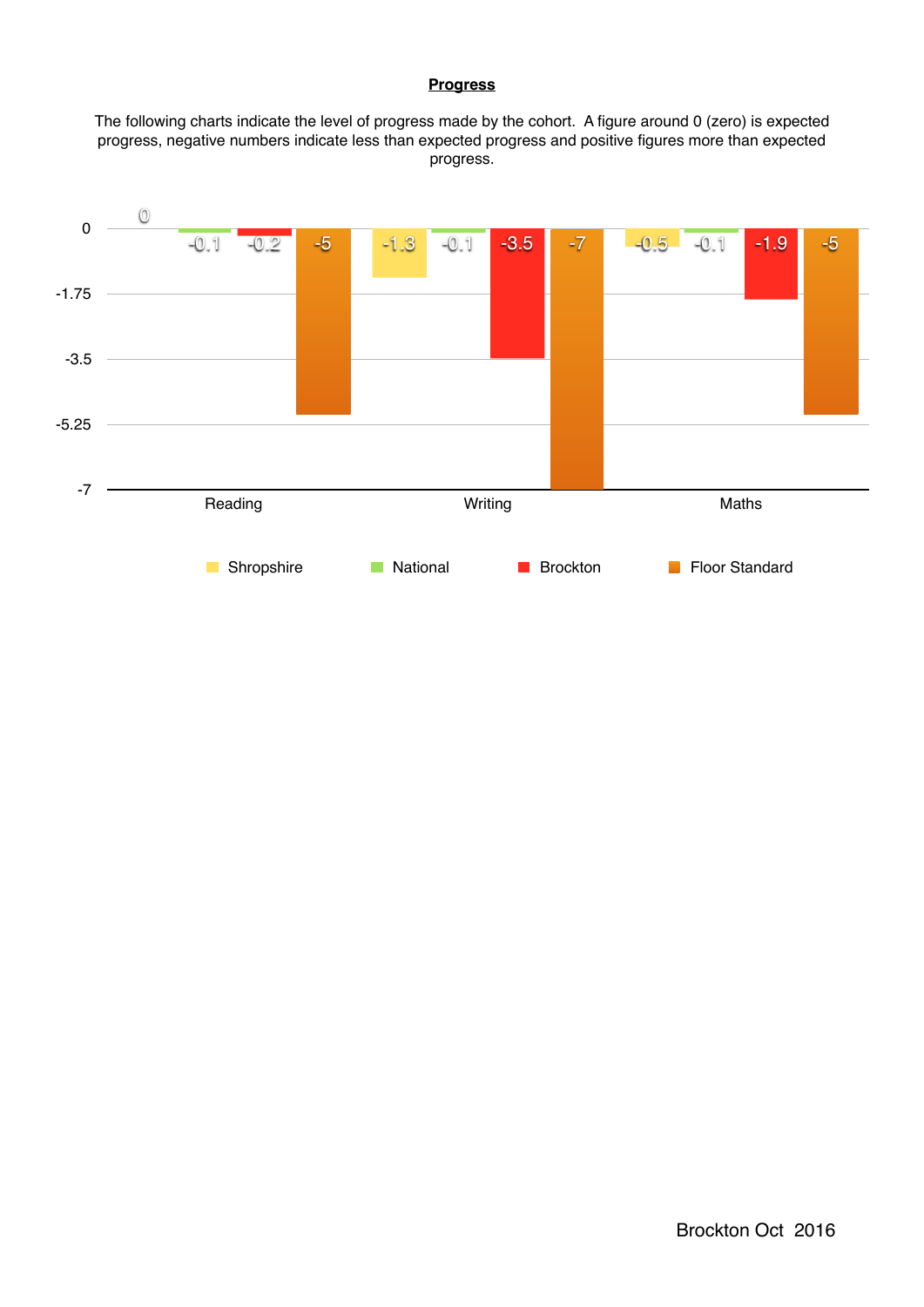## **Key Stage 1**



**Brockton** National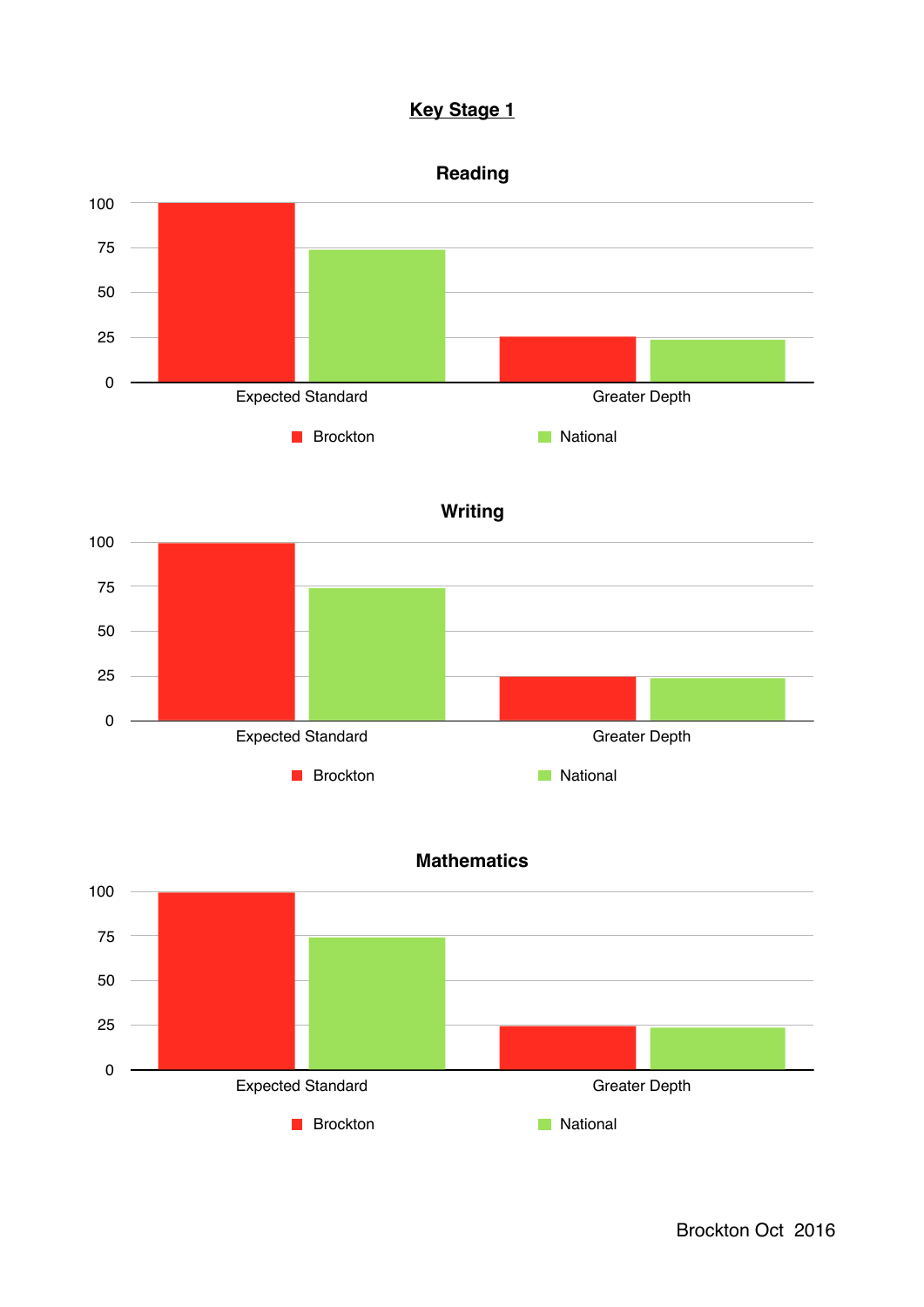# **Early Years & Foundation Stage (Reception)**



## **Attainment**

**Progress**

Progress (steps) made by learners from Entry to End of Recepetion